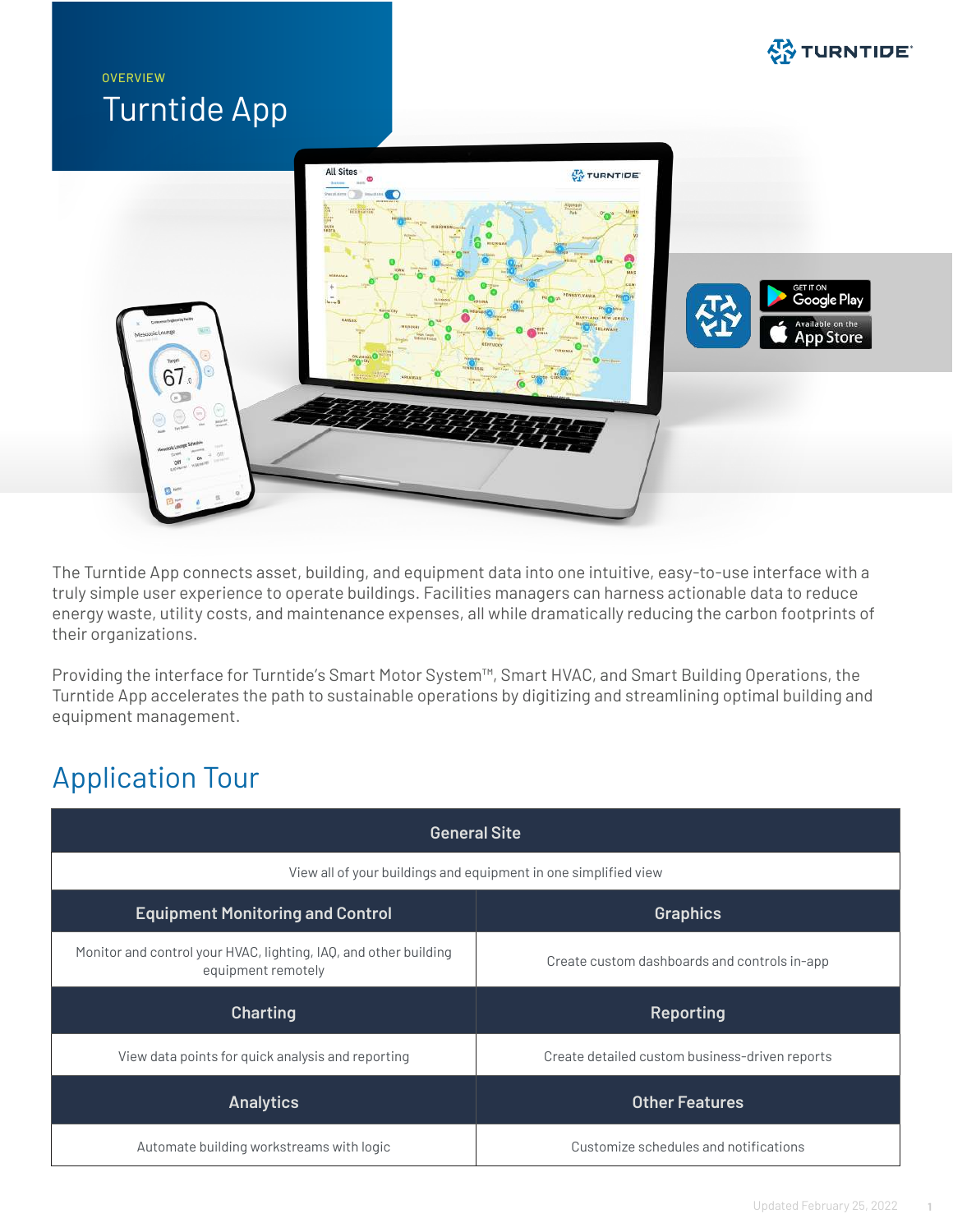

#### Portfolio Management

Available on both web and mobile, the Turntide app makes remote management of all your systems, equipment, and devices easy and intuitive. Stay connected and receive notifications of out of specification conditions so you can take corrective action anytime, no matter where you are.



#### HVAC Control

The Turntide App is designed to control your HVAC systems with ease. You can view your entire building at a glance to understand the current temperature of different rooms, and schedule setpoint adjustments as necessary to account for changing conditions throughout the day.

| 参<br>TURNTIDE                                  | <b>Cretaceous Engineering Facility * / *</b>    |                          | $\equiv$ 0                  | <b>Cretaceous Engineering Facility</b><br>$\times$                               |
|------------------------------------------------|-------------------------------------------------|--------------------------|-----------------------------|----------------------------------------------------------------------------------|
| Summittee.                                     | Alerts Europeent<br>Overview                    |                          |                             |                                                                                  |
| All Sites<br>٠                                 | Sverificialipment                               | answitchen AC Unit       | <b>Baker Schools</b>        | Mesozoic Lounge<br>761年<br>mdoor Unit-1.03                                       |
| Customer<br>$\rightarrow$                      | <b>III</b> AIR QUALITY                          | <b>P</b> Kitchen AC Unit |                             |                                                                                  |
| At they                                        | III APITEST                                     |                          |                             |                                                                                  |
| Crataceous Engineering<br>Orticocet Expressing | <b>III SUILDING A FIRST FLOOR</b>               | Space Terror             | $\mathbf{A}$                | $\mathcal{A}$<br>Target                                                          |
| Creteress Expensive - The                      | <b>III</b> BUILDING A SECOND FLOOR              | $67.5$ <sup>o</sup> F    | Sitpoint<br>$68 - F$        |                                                                                  |
| TRIX industries                                | 1 COMFORT                                       |                          | ٠                           |                                                                                  |
|                                                | Gym AC Unit<br>:70%<br>GreckE Uck               | Cit <sup>1</sup>         |                             |                                                                                  |
|                                                | Kitchen AC Unit<br>ALS'T<br>drivening AVC Cardo | Heat                     | Fanz<br>$19 -$              | Off                                                                              |
|                                                | Main Office AC Unit<br>689<br>Max-00/vs ACG/ml  | Mode                     | FanToned<br>Return Air Temp | 70%                                                                              |
|                                                | <b>FENERGY</b>                                  |                          |                             | Dirty<br>i High<br><b>Cool</b>                                                   |
|                                                | <b>B. HVAC</b>                                  |                          |                             | Filter.<br>Mode<br>Fan Speed<br>Return Air<br>Temperat                           |
|                                                | * LIGHTING                                      |                          |                             |                                                                                  |
|                                                | IR MISC                                         |                          |                             | Mesozoic Lounge Schedule                                                         |
|                                                | III UNDEFINED.                                  |                          |                             | Current<br>Future<br>Upcoming                                                    |
|                                                | <b>III</b> VIRTUAL ALARMS                       |                          |                             | Off<br>→<br>FD.<br>On<br>off                                                     |
|                                                | <b>A WATER</b>                                  |                          |                             | 6:00 PM PST 11:00 AM PST 2:59 PM PST                                             |
|                                                | <b>WEATHER</b>                                  |                          |                             |                                                                                  |
|                                                |                                                 |                          |                             | $\bullet$<br>Points <sup>1</sup>                                                 |
|                                                |                                                 |                          |                             | Notes<br>烧<br>首<br><b>REMARK</b><br><b>Telesting</b><br><b>Silver</b><br>Serbian |

Whether you are on a smartphone, tablet, or laptop, the Turntide App enables you to understand how your buildings and equipment are running at any point in time, and quickly make real-time operational adjustments. Now, no matter what situations arise, you can always keep your customers and employees feeling comfortable and safe within your buildings.

Through the Turntide App, you can fully customize the look and feel of these graphics and interfaces exactly the way you want them, all within the app itself.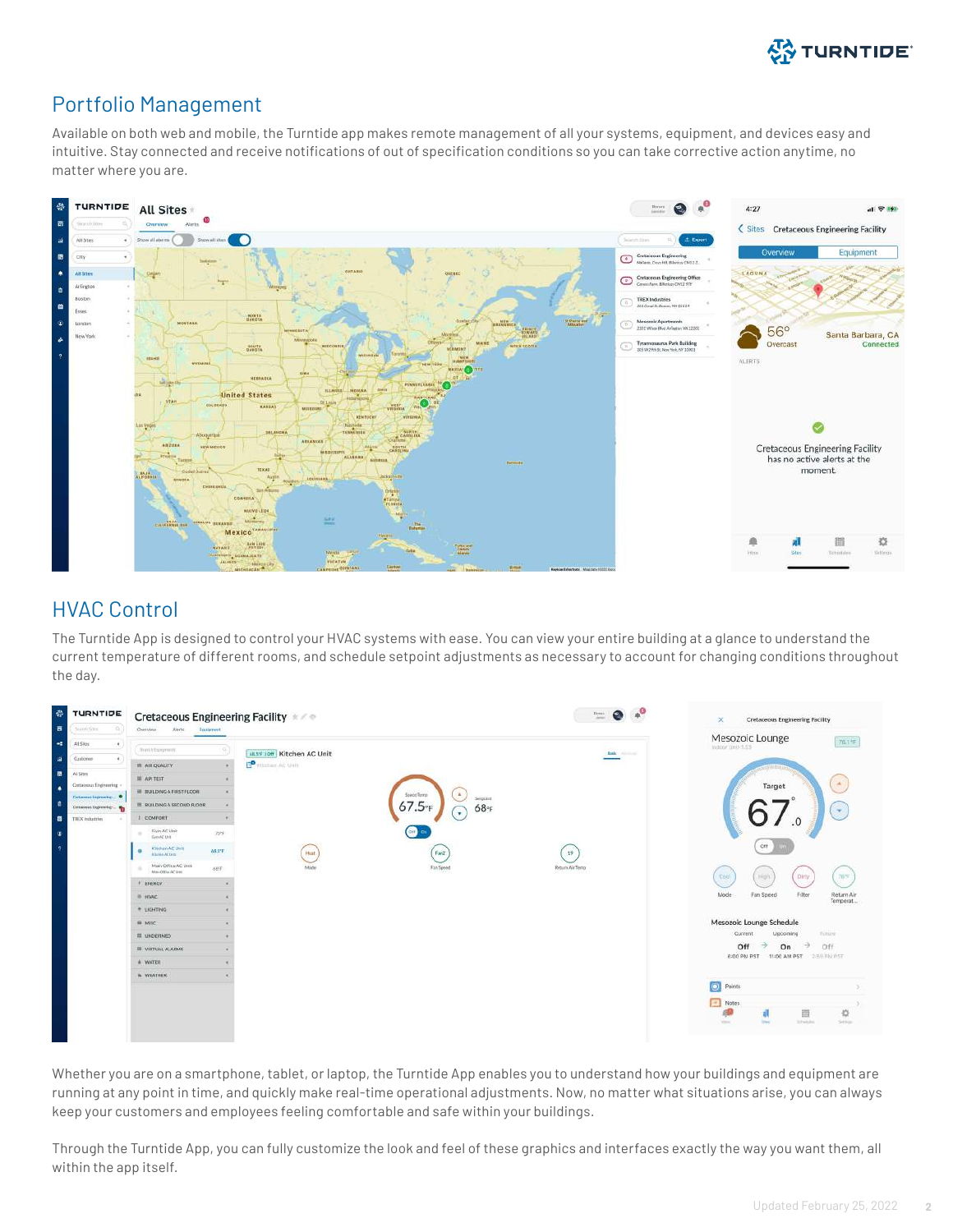

#### **Graphics**

Turntide's Graphics feature helps facilities managers easily monitor and control their buildings and equipment exactly the way they want them, quickly. Graphics provides **extensive tools to create fully custom floor plans, equipment graphics, and dashboards** with ease. Best of all, this functionality is **built natively into the cloud-based Turntide App**, so you can view everything in real-time no matter where you are.



#### Endless Possibilities

| <b>Floor Plans</b>                                                                                                                        | <b>Equipment Graphics</b>                                                                                                                      | <b>Specialized Dashboards</b>                                                                                                                                      |  |  |
|-------------------------------------------------------------------------------------------------------------------------------------------|------------------------------------------------------------------------------------------------------------------------------------------------|--------------------------------------------------------------------------------------------------------------------------------------------------------------------|--|--|
| <b>Call</b>                                                                                                                               | <b>ALCOHOL</b><br><b>BILENE</b> SERVICE                                                                                                        | Cretaceous Engineering Facility<br>Indiana Art Chinese Charleston                                                                                                  |  |  |
| Import your floor plan drawings directly into<br>Graphics to generate a floor plan graphic<br>and create data overlays for specific rooms | Import custom images, and pull data from<br>sensors and equipment to generate an easy-<br>to-understand visual to monitor equipment<br>metrics | Build custom dashboards to monitor special<br>metrics by themselves (i.e., Indoor Air<br>Quality) to keep track of valuable data in a<br>single pane of glass view |  |  |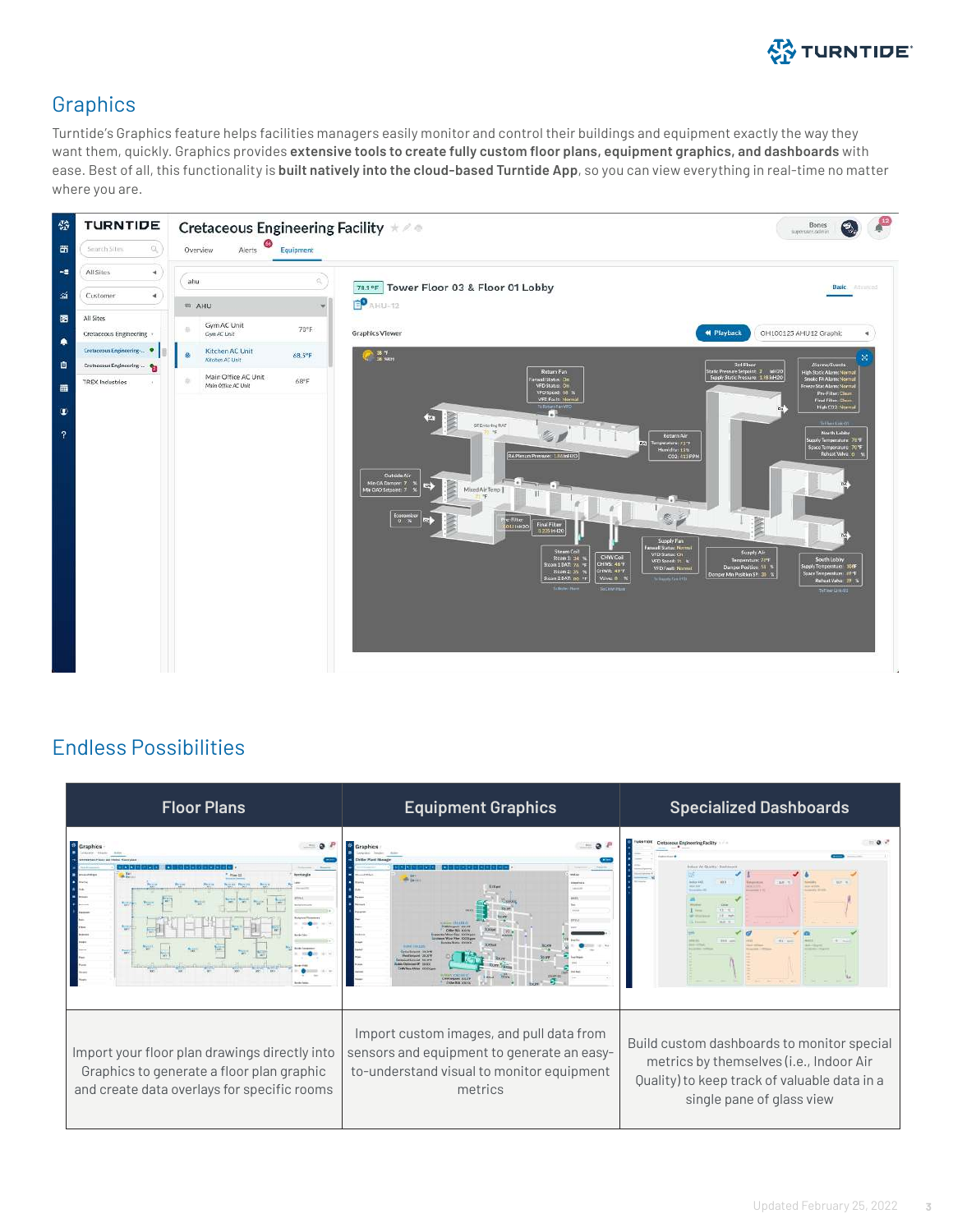

#### **Charting**

Turntide's Charting feature allows facilities managers to **analyze their building data right at their fingertips**, any time. Charting makes it easy to view data points so that facilities managers can dynamically create reports for their needs. Within the app, you can quickly filter by site, equipment, and time. Facilities managers can take advantage of this feature to **generate in-depth insights to make strategic decisions to optimize building operations**. Additionally, all data and trends are stored indefinitely, meaning that all of your own data is available to you, at any time.



### Make The Most Out of Your Data

| Search<br>Select All<br>Clear Selection<br>$\Box$ AQI<br>Alarm - Device Offline<br>Alarm - High Critical CO2<br>Alarm - High Critical PM2.5<br>Alarm - High Critical TVOC<br>Alarm - Low Warning CO2<br>Alarm - Low Warnine PM2.5 | City Of Hope - Corona AAG<br>timestams<br>2022-02-14710:13:00-08:00 137.39999389648438<br>2022-00-14T10-14-00-08-00 132-65000535999<br>3022-03-14710-15-00-08-00 125-000004741211<br>2022-02-14T10:16:00-08:00 118.5<br>2022-02-14T10:17:00-08:00 113.2000007629394<br>2022-02-14T11-18-00-08-00 109-09998474121<br>2022-02-14710-19-00-08-00 105-6500015258285<br>2022-02-14710-20:00-08:00 102.599999474121<br>2022-02-14T10:21:00-08:00 109.5<br>2022-02-14T10:22.00-08:00 110.400001525878<br>2022-02-14T1E:23:00-08:00 114.94999694824219<br>3023-03-14T1E-34-00-06-00 123 70000076203045<br>2022-02-14T11-25-00-08-00 129-71<br>2022-02-14T1E-26-00-08-00 132-300003051757<br>2022/03/14T11-22-00-06-00 133-6000061035156<br>2022-02-14T11-28:00-08:00 135.3000030517576<br>2022-02-14710-28-00-08-00 135.3000000517576<br>2022-02-14710-30-00-08-00 136.5<br>2022-02-14T11-31-00-08-00 137.8000030517576<br>2022-02-14T11-32.00-08:00 138.8000030517576<br>2022-02-14T1E-33:00-08:00 136.099998474121<br>2022-02-14710-34-00-08-00 128-70000076293945<br>2022-02-14T10-35-00-08-00 121-5499992320605<br>3023-03-14715-36-00-08-00 116-149890713360<br>2022-02-14T10-37-00-08-00<br>2022-02-14T10-38-00-08 | Enter Chart Name<br><b>DI</b> Save                                              |
|-----------------------------------------------------------------------------------------------------------------------------------------------------------------------------------------------------------------------------------|------------------------------------------------------------------------------------------------------------------------------------------------------------------------------------------------------------------------------------------------------------------------------------------------------------------------------------------------------------------------------------------------------------------------------------------------------------------------------------------------------------------------------------------------------------------------------------------------------------------------------------------------------------------------------------------------------------------------------------------------------------------------------------------------------------------------------------------------------------------------------------------------------------------------------------------------------------------------------------------------------------------------------------------------------------------------------------------------------------------------------------------------------------------------------------------------------------------|---------------------------------------------------------------------------------|
| Instantly filter what you need                                                                                                                                                                                                    | Quickly generate CSV reports time<br>periods, and data points                                                                                                                                                                                                                                                                                                                                                                                                                                                                                                                                                                                                                                                                                                                                                                                                                                                                                                                                                                                                                                                                                                                                                    | Save charts for future analysis                                                 |
| Quickly filter sites, equipment, and time<br>periods with just a few clicks to generate a<br>chart that can be used for instant analysis                                                                                          | Download data points into a CSV file to<br>leverage the data in other applications                                                                                                                                                                                                                                                                                                                                                                                                                                                                                                                                                                                                                                                                                                                                                                                                                                                                                                                                                                                                                                                                                                                               | Easily save charts for further review and<br>discussion within the Turntide App |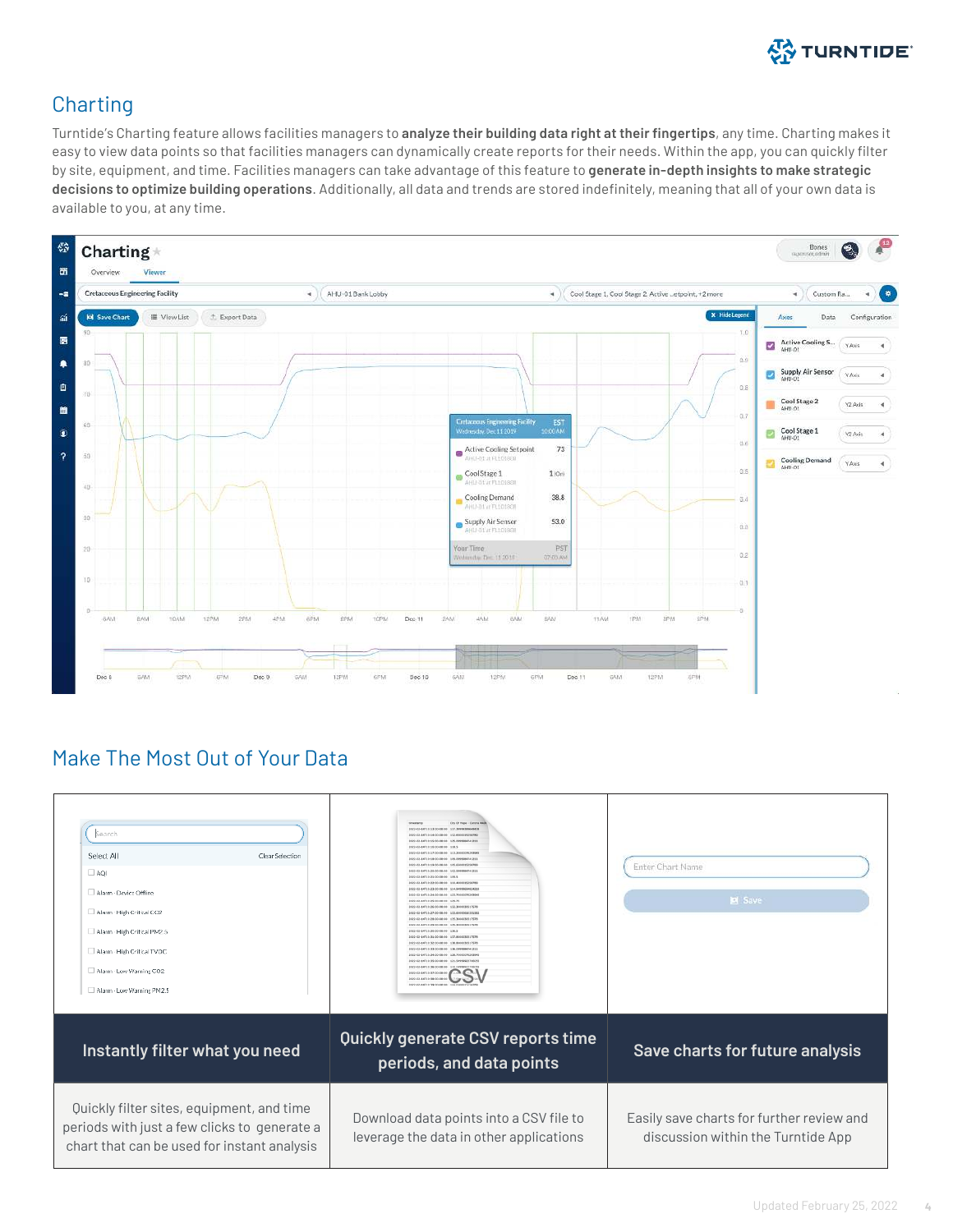

#### Reporting

No two buildings are the same. As a result, while facilities managers look to optimize building operations, each facilities manager will have a slightly different approach based on the dynamics and nuances of the buildings they manage.

Turntide's Reporting feature is a powerful tool that helps facilities managers visualize building data exactly the way they want it. Through the tools all built into the app, facilities managers can connect and integrate your building data to build detailed, customized reports that can be sent on a regular cadence to a list of stakeholders for everyday proactive monitoring and maintenance. It is a quick way to deliver business-driven reports and insights so you can view, share, and take action to make data-driven decisions.



#### Actionable Data Delivered The Way You Want It

| Reporting<br><b>School</b><br>(341 km/s Ave ap Credition<br><b>Great Blanch</b><br>0.03 Km<br>$0.03x -$<br><b>CALLING</b><br>$-0.03x +$<br>$-0.03x +$<br><b>ACM Huas Avenue Continue</b><br>0.03x<br>$= 0.03$ Kna<br><b><i><u>SHORTH</u></i></b><br>$-$ 0.03x -<br>$- 0.03e$<br>$+ - +$<br>and LETTUCK BANK Streamer<br><b>SIGHT</b> | <b>Datasources</b><br><b>Pressure History</b><br>Edit Remove<br><b>Pressure Current Value</b><br>Edit Remove<br><b>Temperature Current Value</b><br>Edit Remove<br><b>Temperature History</b><br>Edit Remove<br>+ Add Datasource | Delivery<br>Frequency<br>Daily<br>Time<br>05:08 AM<br>Timezone<br>America/Los Angeles<br><b>Recipients</b> |
|--------------------------------------------------------------------------------------------------------------------------------------------------------------------------------------------------------------------------------------------------------------------------------------------------------------------------------------|----------------------------------------------------------------------------------------------------------------------------------------------------------------------------------------------------------------------------------|------------------------------------------------------------------------------------------------------------|
| <b>Fully customized reports</b>                                                                                                                                                                                                                                                                                                      | Bring in any data point                                                                                                                                                                                                          | <b>Specify time intervals and</b><br>recipients                                                            |
| Use the Builder tool within Reporting to<br>customize the look and feel of your report                                                                                                                                                                                                                                               | Bring in any data point, and visualize it<br>exactly the way you want it in your report                                                                                                                                          | Deliver reports to specific stakeholders at a<br>time cadence of your choice                               |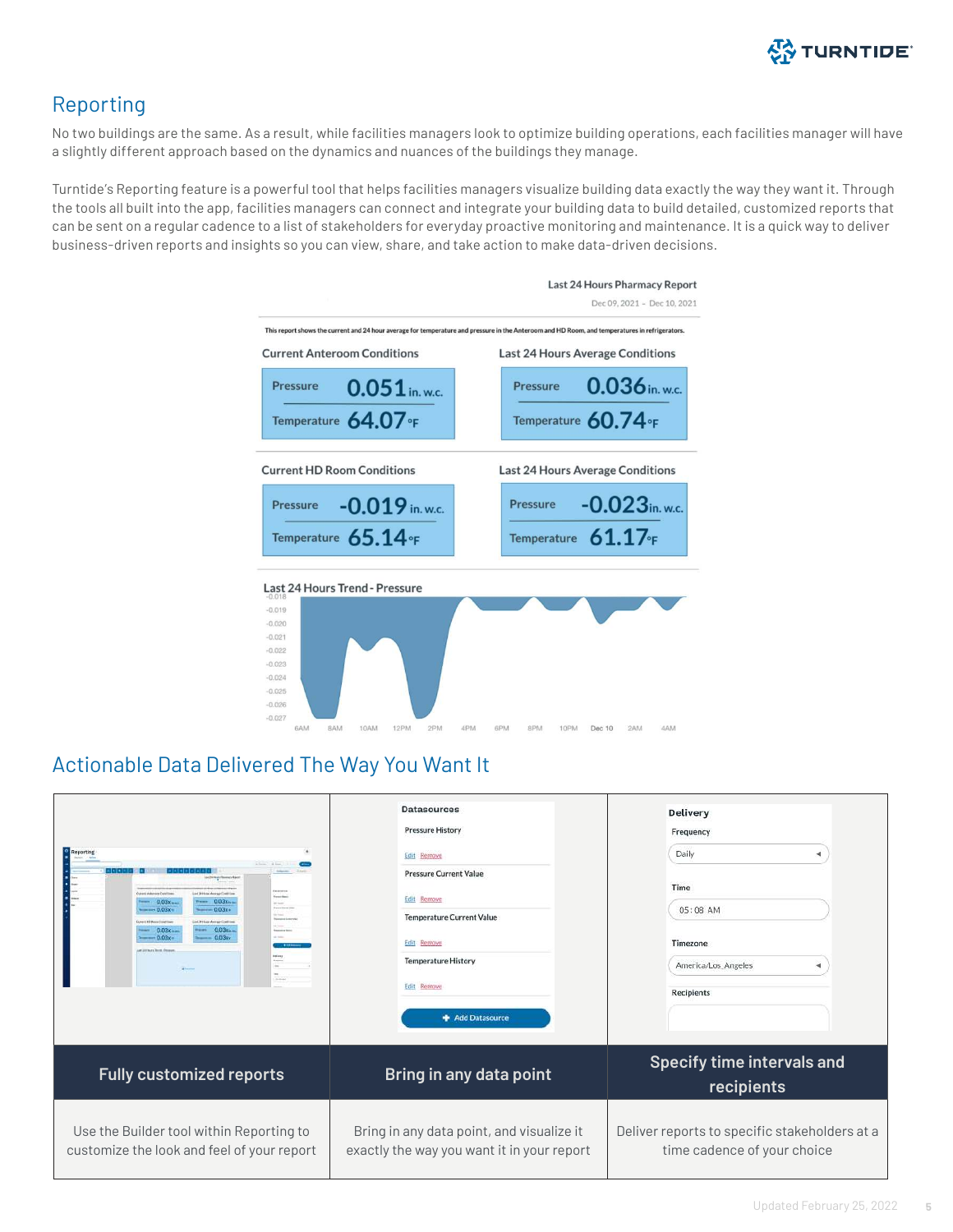

#### Analytics

With the Analytics feature facilities managers can combine intelligence and data to fully automate building system behavior. With the visually intuitive Builder tool, building controls are brought to life as facilities managers can customize controls logic based on multivariable inputs. Additionally, unlike other solutions, Turntide allows facilities managers to leverage their existing data to create runtime conditions that continuously and improve building performance.

With everything based in the cloud, policies can be easily scaled to an entire portfolio of buildings. Analytics is a powerful feature to help you run your buildings more intelligently and conveniently, enabling facilities managers to focus on more strategic initiatives rather than day-to-day building management.



#### Automate Day-To-Day Facilities Management Workstreams

| <b>ADD</b><br>input1<br>output<br><b>ADD</b><br>input2<br>input1<br>output<br><b>ADD</b><br>input2<br>input1<br>output<br>input2                   | <b>Light Lat</b><br>\$150,000 \$150,000 \$150,000 \$150.<br>Equippiaset<br>$-8$<br><b>CONTRACTOR</b><br><b>WHATE</b><br>Accounts<br>$-10$<br>$-1$ | Data<br>v<br>History<br>$#$ Add<br><b>History with Interpolate</b><br>$#$ Add                                                                                                                                                                                              |  |
|----------------------------------------------------------------------------------------------------------------------------------------------------|---------------------------------------------------------------------------------------------------------------------------------------------------|----------------------------------------------------------------------------------------------------------------------------------------------------------------------------------------------------------------------------------------------------------------------------|--|
| <b>Fully customized logic</b>                                                                                                                      | Easily scale policies to your entire<br>building portfolio                                                                                        | Use your existing data to<br>continuously optimize operations                                                                                                                                                                                                              |  |
| Use the Builder tool within Analytics to fully<br>customize the runtime program, with many<br>possible use cases to improve building<br>management | With just a few clicks, instantly scale a<br>policy from 1 site up to an entire enterprise<br>building portfolio                                  | Leverage your existing building data to<br>build logic and flows that help you maximize<br>everyday operations. For example, create a<br>flow to measure the degradation of existing<br>building equipment over time or aggregate<br>overall runtimes of different systems |  |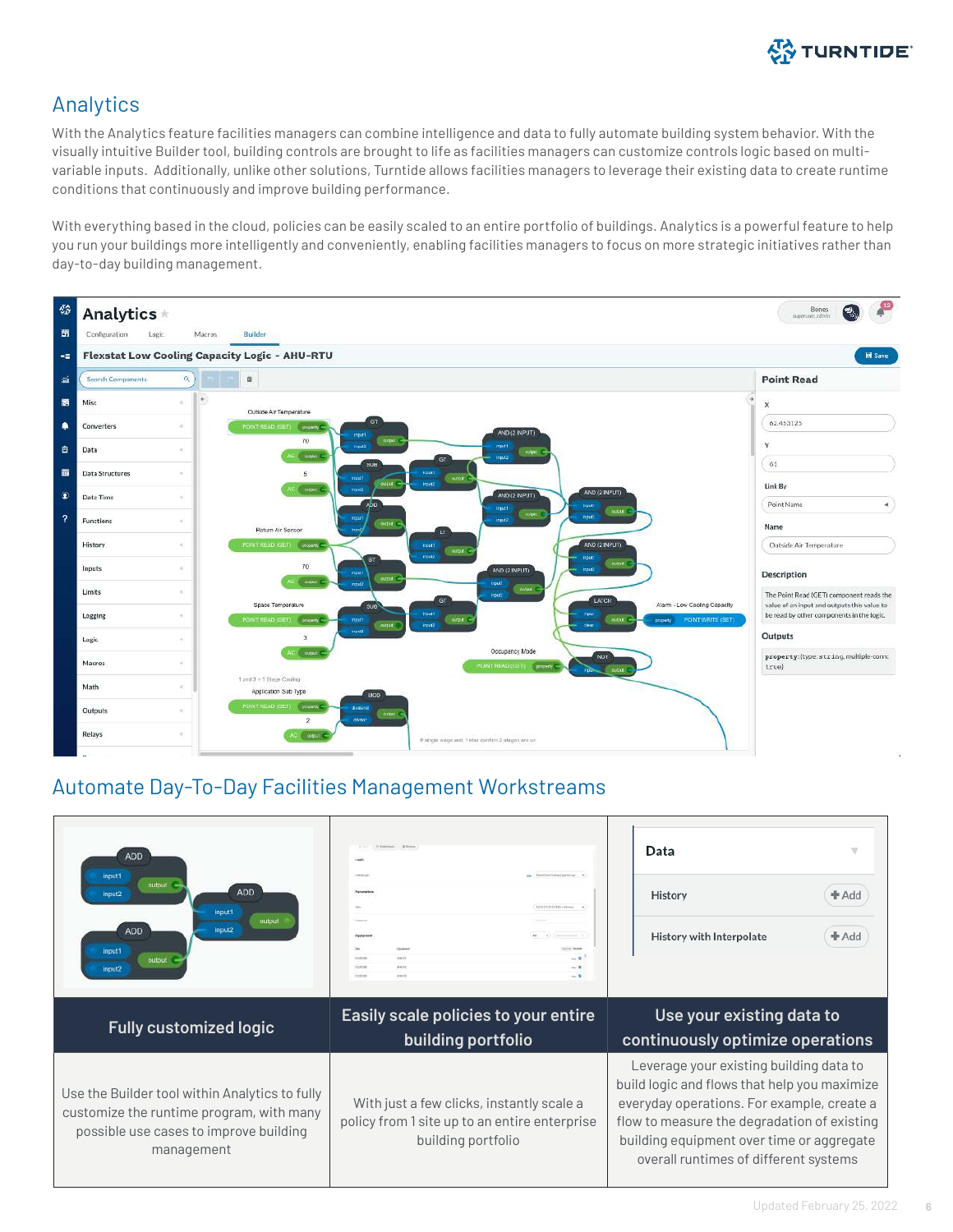## Other Features



#### **Schedules**

The Schedules feature allows you to set schedules for individual units, or groups of equipment, and can be implemented at a single site or across an entire portfolio. It makes it easy to change runtime schedules in an instant when things change. You can manage multisites with just a few clicks by standardizing around runtime schedules and defining exceptions.

|                                            | + Add New      | <b>HVAC Schedule</b>  |                  |              |                 |      |        |           |                      |                   |
|--------------------------------------------|----------------|-----------------------|------------------|--------------|-----------------|------|--------|-----------|----------------------|-------------------|
| Site                                       | a<br>$\prec$   | <b>M</b> Save         | <b>II</b> Remove |              |                 |      |        |           |                      |                   |
| Gym AC Unit<br>ö.<br>Gyer AC Unit          | 70°F           | Schedule Name         |                  |              |                 |      |        |           | <b>HVAC Schedule</b> |                   |
| Kitchen AC Unit<br>感<br>Kitchen AC Unit    | 68.5°F         | Show advanced options |                  |              |                 |      |        |           |                      |                   |
| Main Office AC Unit<br>Mein Office AC Unit | $66^o\text{F}$ | G.<br>12mm            | 3am              | $-3$ and $-$ | - Vam           | 12pm | - Sym- | opm.      | $-9\mu m$            | $-31240$          |
|                                            |                | MON -                 |                  |              | n <sub>cm</sub> |      |        | Off       |                      |                   |
|                                            |                | TUE =                 |                  |              | c <sub>n</sub>  |      |        | $o$       |                      |                   |
|                                            |                | WED +                 |                  |              | On.             |      |        | Off       |                      |                   |
|                                            |                | THE W. T.             |                  |              | c <sub>n</sub>  |      |        |           | <b>Cott</b>          |                   |
|                                            |                | $101 - 9$             |                  |              | $\alpha$        |      |        | <b>CH</b> |                      |                   |
|                                            |                | SAT : W. T.           |                  |              | $\alpha$        | Gff  |        |           |                      |                   |
|                                            |                | $100 + 00$            |                  |              |                 |      |        |           |                      |                   |
|                                            |                |                       |                  |              |                 |      |        |           |                      | Points Exceptions |
|                                            |                |                       |                  |              |                 |      |        |           |                      |                   |

#### **Notifications**

The Notifications feature helps facilities managers make sure important equipment diagnostics or warnings are delivered via email or text so they can quickly escalate an issue to the appropriate stakeholders for immediate action. Notifications allow easy, full customization of alerts, helping facilities managers proactively stay connected to their equipment, on their schedule.

#### Support

Within the Support feature, you can find tutorials on how to use the Turntide App, and contact information (email and phone) for the Turntide team for further assistance as needed.